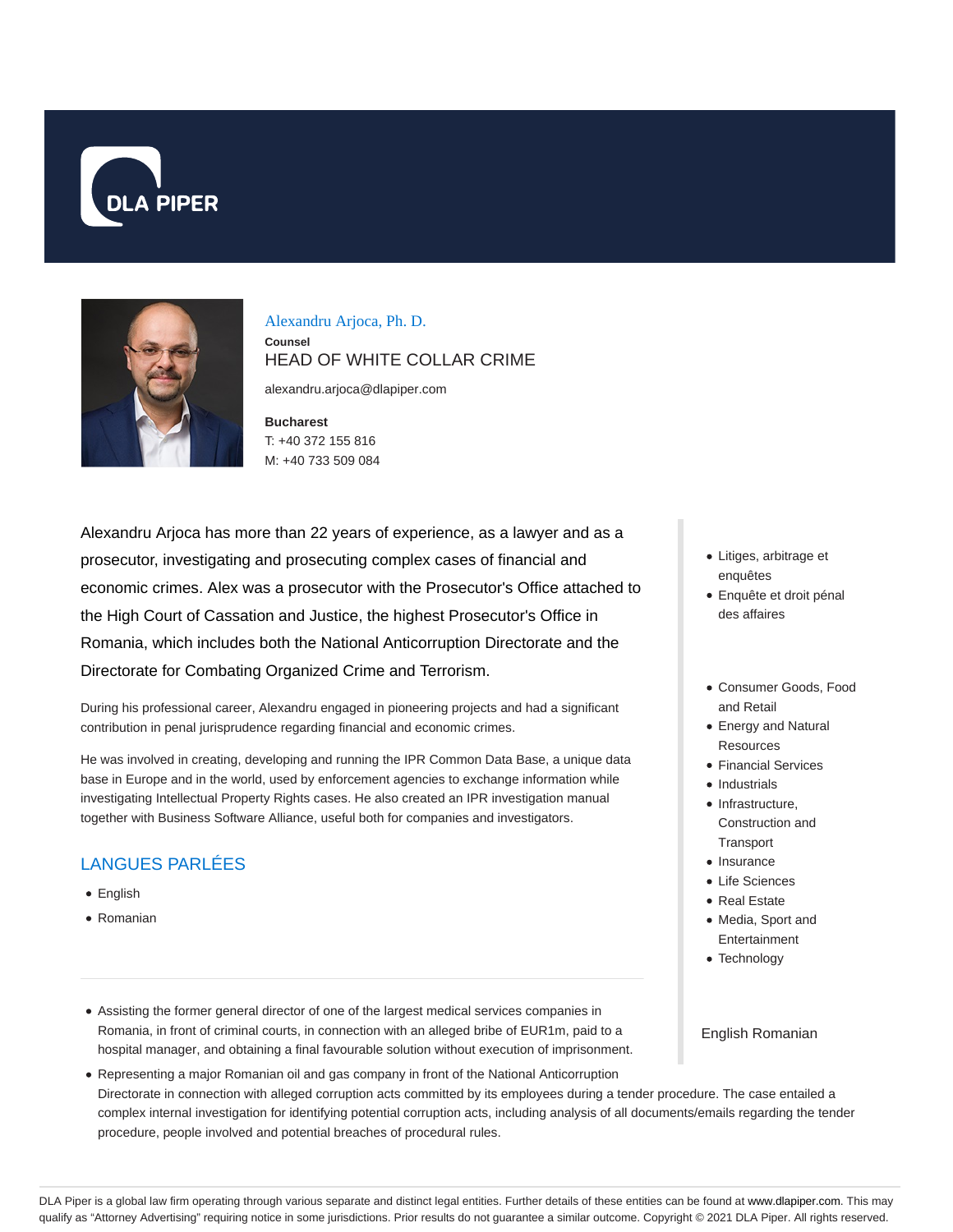- Assisting a major multinational medical technology manufacturer in witness hearings and by providing an advice memorandum in a case handled by the National Anticorruption Directorate, concerning public procurements allegedly made at over-evaluated prices.
- Assisting a former member of the board of one of the largest Romanian oil & gas groups in a criminal investigation regarding alleged fraud, abuse of office, tax evasion and money laundering, with alleged damages in excess of EUR500m, concerning an early 2000s privatization of a Romanian oil refinery.
- Assisting a major construction and residential development company (regarding its civil liability) and its administrator (regarding criminal and civil liability) in a tax evasion criminal investigation, with alleged damages of approximately EUR 7,000,000, by filing requests and memorandums with the case prosecutor, constructing and communicating a case strategy, challenging asset freezes in court, and filing other defences.
- Representing the director of a Romanian construction company in a criminal investigation concerning alleged tax evasion in amount of EUR1m, including assistance with a dawn raid and revocation of precautionary measures.
- Advising a major company in the IT industry regarding possible tax evasion crimes, including assistance during a dawn raid and for recovering laptops seized during the raid.
- Assisting a multinational design and landscaping company in an extensive internal investigation regarding possible corruption offences committed by an employee.
- Representing a major European airline in four pending criminal investigations: two against the client or its employees and two submitted by the client against former employees. The cases entail complex issues including employments aspects, data protection issues, violation of privacy, abuse of office committed by private employees, and involves people from both company management and employees or former employees.
- Assisting a major international payment processing company in a criminal investigation against a former employee accused of embezzling funds.

## DIPLÔMES

# Expérience préalable

- October 2014 to date: DLA Piper Romania, Counsel
- April 2007 September 2014: General Prosecutor Office attached to the High Court of Cassation and Justice IPR Crimes Bureau, Chief prosecutor
- August 2005 April 2007: General Prosecutor Office attached to the High Court of Cassation and Justice Penal Department, Prosecutor
- June 2003 August 2005: General Prosecutor Office attached to the High Court of Cassation and Justice Civil Judicial Department, **Prosecutor**
- October 2002 June 2003: Prosecutor Office attached to Buftea Law Court Judicial Department, Prosecutor
- January 1997 October 2002: Alexandru Lucian Arjoca Law Office, registered with Timisoara Bar, Lawyer

## Éducation

- Nicolae Titulescu University, Faculty of Law, Ph.D. candidate, doctoral studies, Intellectual Property Law, 2012 present
- University of Bucharest, Faculty of Law, LLB, 1996

#### Adhésions

• Member of the Timisoara Bar

## ACTUALITÉS

## **Publications**

DLA Piper is a global law firm operating through various separate and distinct legal entities. Further details of these entities can be found at www.dlapiper.com. This may qualify as "Attorney Advertising" requiring notice in some jurisdictions. Prior results do not guarantee a similar outcome. Copyright @ 2021 DLA Piper. All rights reserved.